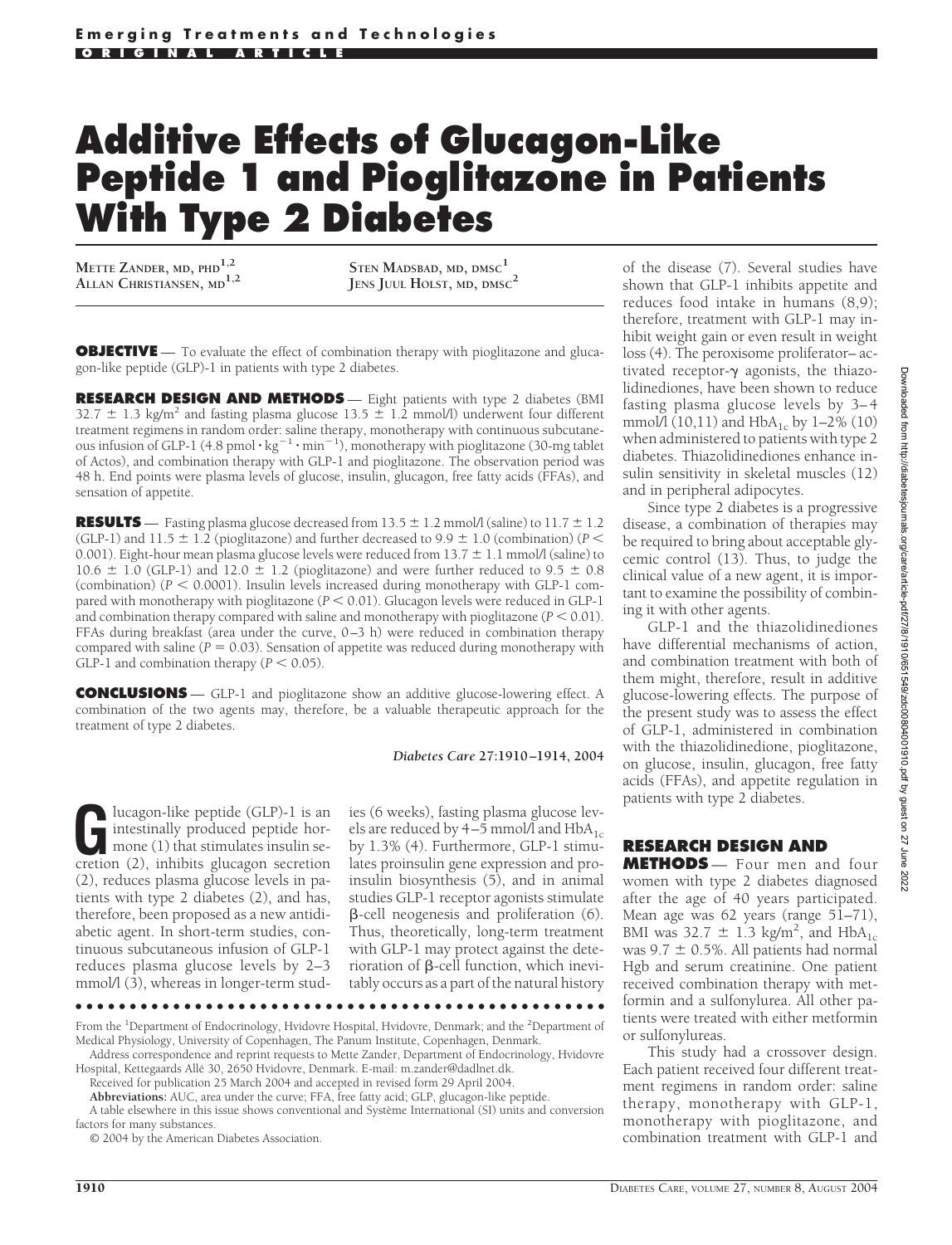

Figure 1—The patients were randomized to start with randomization block 1 or 2. In block 2, the patients were outpatients for 12 weeks, receiving *treatment with pioglitazone (30 mg Actos, once daily). Thus the patients received treatment with pioglitazone as outpatients for 12 weeks, during the two 48-h investigation periods and between the two investigations. After the last examination in randomization block 2, pioglitazone was discontinued and the patients initiated their normal oral antidiabetic treatment for 9 weeks. Then the normal oral antidiabetic medication was discontinued, and the patients went without medication for 3 weeks (see block 1). The patients randomized to start with block 1 had their oral antidiabetic medication discontinued for 3 weeks, and during this time they were outpatients. Then they went through the two investigations in block 1. After the last examination, pioglitazone (30 mg Actos, once daily) was initiated for 12 weeks and they went through randomization block 2 as described above. Thus, all patients went through randomization blocks 1 and 2. The observation time in the hospital included four periods of 48 h: 48 h of saline, 48 h of monotherapy with GLP-1, 48 h of monotherapy with pioglitazone, and 48 h of combination therapy with GLP-1 and pioglitazone.*

pioglitazone. The observation period was 48 h; thus each patient was admitted to the hospital for  $48$  h four times. The order of treatment regimens was blinded to the patients. Due to the extended period required to obtain maximal effect with thiazolidinediones, treatment with pioglitazone was started (30-mg tablet once daily [Actos]) 12 weeks in advance of the time when the effect of pioglitazone was to be examined. Thus, the randomization procedure was built up of two blocks as shown in Fig. 1.

During hospital admittance, the patients were equipped with a portable insulin pump (MiniMed 506) for continuous subcutaneous infusion of GLP-1 or saline. The infusion rate was  $4.8$  pmol $\cdot$  $\text{kg}^{-1} \cdot \text{min}^{-1}$ . The injection site, in the periumbilical region, was changed twice daily, and the syringe was refilled twice daily. Pioglitazone was given as a 30-mg tablet once daily (Actos). Meals were served three times daily, at 8:00 A.M., 12:00 P.M., and 5:30 P.M. Each patient received the same amount and composition of food on all days. Noncaloric beverages were allowed at all times. The patients

rated sensation of hunger, satiety, fullness, prospective food consumption, nausea, and well-being on 100-mm visual analog scales before and 2 h after each meal. Blood samples for glucose, insulin, C-peptide, glucagon, GLP-1, and FFAs were drawn on the second day as a 16 point measurement from 8:00 A.M. to 5:00 P.M. Additionally, blood glucose was measured at 5:30 and 7:00 P.M., at 1:00 A.M., and at 7:00 A.M. on the next morning.

Blood was distributed into sodium fluoride tubes for plasma glucose, into EDTA tubes for GLP-1 and glucagon, and into heparin tubes for insulin and Cpeptide determinations.

Trasylol (500 KIU/ml blood; Bayer, Leberkusen, Germany) and valine pyrrolidide (10  $\mu$ mol/l blood, a gift from Richard D. Carr; Novo Nordisk, Bagsvaerd, Denmark) were added to the EDTA tubes, and Trasylol was added to the heparin tubes. The tubes were immediately chilled in ice and centrifuged at 4°C for 20 min. Plasma for insulin and C-peptide analyses were stored at  $-80^{\circ}$ C. Plasma for glucagon and GLP-1 analyses were stored at  $-20^{\circ}$ C.

GLP-1 (7-36 amide) was produced by custom synthesis by Polypeptides (Leverkusen, Germany). The correctness of structure and the purity of the peptide (98%) were ascertained by highperformance liquid chromatography, mass spectrometry, and sequence analysis. The peptide was dissolved in sodium phosphate buffer (300 mosmol/l, pH 7.4) to a final concentration of 400  $\mu$ g/ml. The solution was subjected to sterile filtration, dispensed into glass ampoules, and stored frozen under sterile conditions until use.

# Analyses

Plasma glucose concentrations were analyzed using a Beckman Analyzer (Beckman Instruments, Fullerton, CA). The coefficient of variation is 2% for intraserial analysis and 4% for interserial analysis. At night, analysis was carried out on full blood using a Hemocue analyzer (Hemocue, Angelholm, Sweden). Blood glucose concentrations were converted to plasma glucose concentrations by multiplication with 1.11 (14).

Glucagon was measured by radioim-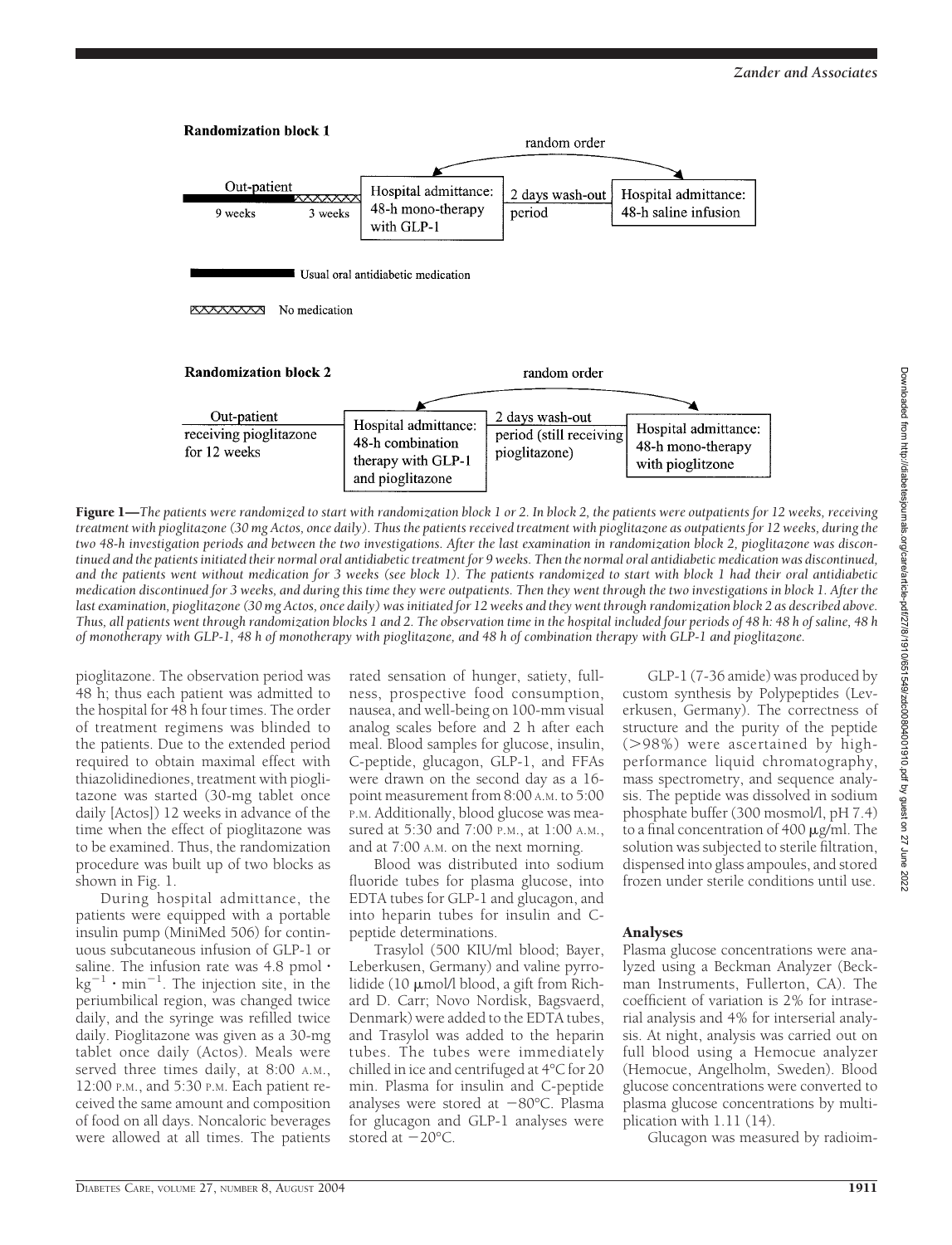

Figure 2—*Plasma glucose levels. Combination therapy with GLP-1 and pioglitazone showed an additive effect on plasma glucose levels. Time zero 8:00 A.M. Breakfast was received at time zero, lunch at time 4 (noon), and dinner at time 9.5 (5:30 P.M.).* **f**, saline;  $\Box$ , pioglitazone;  $\triangle$ , GLP-1;  $\blacktriangle$ , *combination therapy.*

munoassay using antibody code no. 4,305 (15).

Total GLP-1 was measured by radioimmunoassay using antiserum code no. 89390, which is highly specific for the COOH-terminus of GLP-1 and, therefore, measures the sum of GLP-1 (7-36) amide and its metabolite GLP-1 (9-36) amide (16). For glucagon and GLP-1 analysis, plasma was extracted with ethanol (final concentration 70% vol/vol) before analysis. Detection limits and intra-assay coefficients of variation for the assays used are 1 pmol/l and  $<6\%$  for both assays, respectively.

Insulin and C-peptide concentrations were measured using the autoDELFIA immunoassay (Wallac Oy, Turku, Finland). The detection limits of the assays are  $\leq 5$ pmol/l for insulin and <50 pmol/l for Cpeptide. Intra- and interassay coefficients of variation are 4–5% at 39–700 pmol/l for insulin and 5– 6% at 355–3,700 pmol/l for C-peptide. The cross-reactivity with intact proinsulin was 0.1%, 0.4% with 32-33 split proinsulin, and 66% with Des 64-65 split proinsulin in the insulin assay. In the C-peptide assay, crossreactivity was 51% with intact proinsulin, 35% with 32-33 split proinsulin, and 92% with Des 64-65 split proinsulin.

 $HbA_{1c}$  was measured by an ionexchange high-performance liquid chromatography (at Steno Diabetes Hospital, Gentofte, Denmark) with an interassay coefficient of variation of 0.15% in the range of 4.7–11.3%.

FFAs were measured by an enzymatic

colorimetric method (Wako, Richmond, VA). The intra-assay coefficient of variation was 2%, and the interassay coefficient of variation was 6%.

### Statistical analysis and calculations

All data are normally distributed and analyzed by parametric tests. Data are presented as means  $\pm$  SE. The differences between the four different treatment regimens were evaluated using one-way ANOVA for repeated measurements. If a significant difference between all of the four groups was found, the following tests were carried out. One-way ANOVA for repeated measurements was carried out for evaluation of the difference between saline and monotherapy with either agent (excluding combination therapy). If a significant difference was obtained, the analysis was followed by the Tukey post hoc test for multiple comparisons for evaluation of the differences between the individual groups. To test for an additive effect, the differences between monotherapy with GLP-1 and pioglitazone and combination therapy (excluding saline) were evaluated by one-way ANOVA for repeated measurements. If a significant difference was obtained, the analysis was followed by Tukey's post hoc test for multiple comparisons for testing significance between the individual groups. Statistical significance was set at  $P < 0.05$ .

Areas under the curve (AUCs) were calculated using the trapezoidal rule.

**RESULTS** — Plasma levels of GLP-1 increased on days when GLP-1 was infused. Thus, plasma levels of total GLP-1 increased from  $20.8 \pm 3.2$  pmol/l (saline) and 24.1  $\pm$  3.9 (pioglitazone) to 182.5  $\pm$ 21.6 (GLP-1) and  $194.8 \pm 19.5$  (combination)  $(P < 0.001)$ .

Fasting plasma glucose decreased from  $13.5 \pm 1.2$  mmol/l (saline) to  $11.7 \pm 1.2$  (GLP-1) and  $11.5 \pm 1.2$  (pioglitazone) and further decreased to  $9.9 \pm$ 1.0 (combination)  $(P = 0.0004)$ . By the Tukey post hoc test, fasting plasma glucose levels during pioglitazone therapy were significantly different from that while on saline ( $\overrightarrow{P}$  = 0.033), and fasting plasma glucose levels were lower on combination therapy compared with monotherapy with either agent  $(P = 0.016)$ .

Twenty-four-hour mean plasma glucose levels were reduced from  $13.7 \pm 1.1$ mmol/l (saline) to  $10.6 \pm 1.0$  (GLP-1) and  $12.0 \pm 1.2$  (pioglitazone) and were further reduced to 9.5  $\pm$  0.8 (combina- $\tau$  tion) ( $P < 0.0001$ ). By the Tukey post hoc test, plasma glucose levels were significantly lower on monotherapy with either agent compared with saline  $(P < 0.0001)$ and significantly lower on combination therapy compared with monotherapy with either agent  $(P < 0.0001)$ . However, plasma glucose levels were also significantly lower while on monotherapy with GLP-1 compared with monotherapy with pioglitazone (*P* 0.05). Glucose data are shown in Fig. 2.

Fasting insulin levels were not significantly different between the groups  $(58 \pm 15 \text{ [saline]}, 89 \pm 27 \text{ [GLP-1]}, 53 \pm 11)$ 13 [pioglitazone], and  $66 \pm 13$  [combination] pmol/l)  $(P = 0.09)$ .

Mean levels of insulin were  $117 \pm 27$  $(saline)$ , 142  $\pm$  35 (GLP-1), 94  $\pm$  17 (pioglitazone), and  $99 \pm 18$  (combination) pmol/l  $(P = 0.002)$ . By the Tukey post hoc test, mean insulin levels were significantly higher on monotherapy with GLP-1 compared with monotherapy with pioglitazone ( $P = 0.016$ ). Insulin levels on combination therapy were not significantly different from insulin levels on monotherapy with either agent.

Fasting C-peptide levels were 983 200 (saline),  $1,209 \pm 752$  (GLP-1), 915  $\pm$  208 (pioglitazone), and 1,117  $\pm$ 158 (combination) pmol $(1P = 0.0008)$ . By the Tukey post hoc test, fasting Cpeptide levels were significantly higher on monotherapy with GLP-1 compared with saline and monotherapy with pioglita-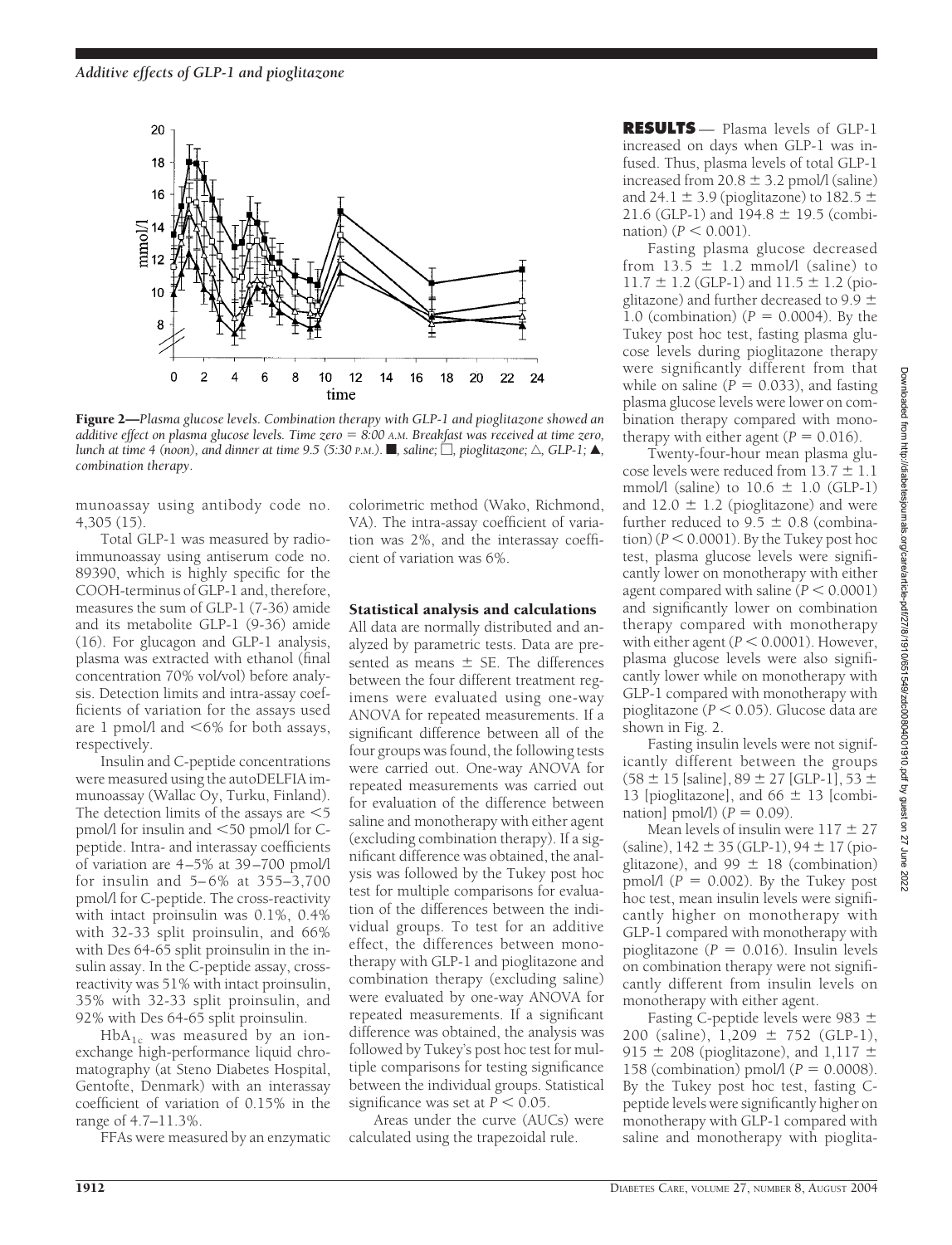

**Figure 3—**Plasma glucagon levels.  $\blacksquare$ , saline;  $\Box$ , pioglitazone;  $\triangle$ , GLP-1;  $\blacktriangle$ , combination *therapy.*

zone. Fasting C-peptide levels on combination therapy were not significantly different from monotherapy with either agent  $(P = 0.08)$ .

Mean levels of C-peptide were  $1,513 \pm 269$  (saline),  $1,805 \pm 318$  (GLP-1),  $1,309 \pm 203$  (pioglitazone), and 1,484  $\pm$  196 (combination) pmol/l ( $P =$ 0.001). By the Tukey post hoc test, Cpeptide levels on monotherapy with GLP-1 were significantly higher than Cpeptide levels on monotherapy with pioglitazone and saline. C-peptide levels on combination therapy were not different from C-peptide levels on monotherapy with GLP-1 and pioglitazone  $(P > 0.05)$ .

Fasting glucagon levels were unaffected by any treatment (13  $\pm$  1 [saline],  $14 \pm 2$  [GLP-1],  $14 \pm 2$  [pioglitazone], and  $11 \pm 1$  [combination] pmol/l)  $(P = 0.15)$ .

Mean levels of glucagon were reduced from  $14.1 \pm 1.2$  pmol/l (saline) and 14.4  $\pm$  1.6 (pioglitazone) to 11.4  $\pm$  1.2 (GLP-1) and  $10.1 \pm 0.8$  (combination)  $(P = 0.001)$ . By the Tukey post hoc test, glucagon levels were significantly lower on monotherapy with GLP-1 compared with saline and monotherapy with pioglitazone  $(P = 0.01)$ . Glucagon levels were lower on combination therapy compared with monotherapy with pioglitazone (*P* 0.013), but were not different from monotherapy with GLP-1  $(P > 0.05)$ . Data are shown in Fig. 3.

Neither fasting FFA levels  $(0.7 \pm 0.07)$ [saline],  $0.7 \pm 0.08$  [GLP-1],  $0.6 \pm 0.05$ [pioglitazone], and  $0.5 \pm 0.04$  [combina- $\text{tion}$  mmol/l;  $P = 0.1$ ) nor mean FFA lev-

els (0.5  $\pm$  0.06 [saline], 0.5  $\pm$  0.06 [GLP-1],  $0.4 \pm 0.04$  [pioglitazone], and  $0.4 \pm 1$ 0.02 [combination] mmol/l;  $P = 0.054$ ] differed between the groups. However, the AUC from breakfast (0 h) and 3 h after was affected by treatment (1.96  $\pm$  0.28 [saline],  $1.86 \pm 0.22$  [GLP-1],  $1.67 \pm 0.22$ 0.19 [pioglitazone], and  $1.4 \pm 0.08$ [combination]  $h \cdot m$ mmol<sup>-1</sup>  $\cdot$  l<sup>-1</sup>;  $P =$ 0.03). By Tukey's post hoc test, no significant differences between saline and monotherapy with either agent were obtained, but FFAs were reduced on combination therapy compared with monotherapy with GLP-1  $(P = 0.04)$  and with saline  $(P = 0.03)$ .

Sensation of appetite for the four parameters (hunger, satiety, fullness, and prospective food intake) was significantly reduced on GLP-1 infusions. Data for sensation of hunger and fullness are shown below. Sensation of hunger decreased from 40  $\pm$  4 mm (saline) and 36  $\pm$  4 (pioglitazone) to  $28 \pm 5$  (GLP-1) and  $28 \pm 6$ (combination)  $(P = 0.0096)$ . By Tukey's post hoc test, sensation of hunger was significantly lower on monotherapy with GLP-1 and combination therapy compared with saline  $(P = 0.0008)$ . The decrease in hunger on combination therapy compared with monotherapy with pioglitazone was not significant  $(P = 0.08)$ .

Sensation of fullness increased from 49  $\pm$  3 mm (saline) and 55  $\pm$  3 (pioglitazone) to 60  $\pm$  3 (GLP-1) and 65  $\pm$  5 (combination)  $(P = 0.0006)$ . By the Tukey post hoc test, sensation of fullness increased significantly on monotherapy with GLP-1 compared with saline and

monotherapy with pioglitazone (*P* 0.0005). Sensation of fullness increased significantly on combination therapy compared with monotherapy with piogli $t$ azone ( $P = 0.02$ ).

There were no differences between the groups with respect to registrations of nausea and sensation of well-being.

**CONCLUSIONS** — Several studies (2–4,17) have shown that GLP-1 effectively reduces plasma glucose levels in patients with type 2 diabetes, and therefore it seems suitable as a new agent for treatment of the disease. Due to the progressive nature of the disease, many patients may require combination therapy to reach acceptable glycemic control (13). Thus, to evaluate the potential of GLP-1 as a new agent for the treatment of type 2 diabetes, it is important to investigate the effect of combination therapy with GLP-1 and other antidiabetic agents. We have previously found (18) that combination therapy with GLP-1 and metformin resulted in an additive effect on plasma glucose levels in type 2 diabetic patients. In the present study, we found that monotherapy with both GLP-1 and pioglitazone improved glycemic control in patients with type 2 diabetes, reducing 24-h mean plasma glucose levels by 3.1 and 1.7 mmol/l, respectively, whereas the combination of both agents resulted in significantly lower plasma glucose levels compared with the glucose levels of either of the two monotherapy regimens.

GLP-1 stimulates insulin secretion by binding to GLP-1 receptors on the  $\beta$ -cell. Furthermore, insulin gene expression and de novo insulin synthesis are stimulated (5). Pioglitazone, on the other hand, improves insulin sensitivity (12,19,20). In line with this, insulin and C-peptide levels were higher on GLP-1 therapy compared with pioglitazone. As expected, insulin levels were unaltered on combination therapy because the two therapeutic agents have opposite actions. Glucagon secretion is exaggerated in patients with type 2 diabetes (21), contributing to increased gluconeogenesis and hyperglycemia, and GLP-1 has been shown  $(2)$  to reduce glucagon levels in these subjects. In the present study, glucagon levels were lower on monotherapy with GLP-1 compared with saline and monotherapy with pioglitazone, and the effect was maintained on combination therapy. Thus, GLP-1 probably contributes to the additive glu-